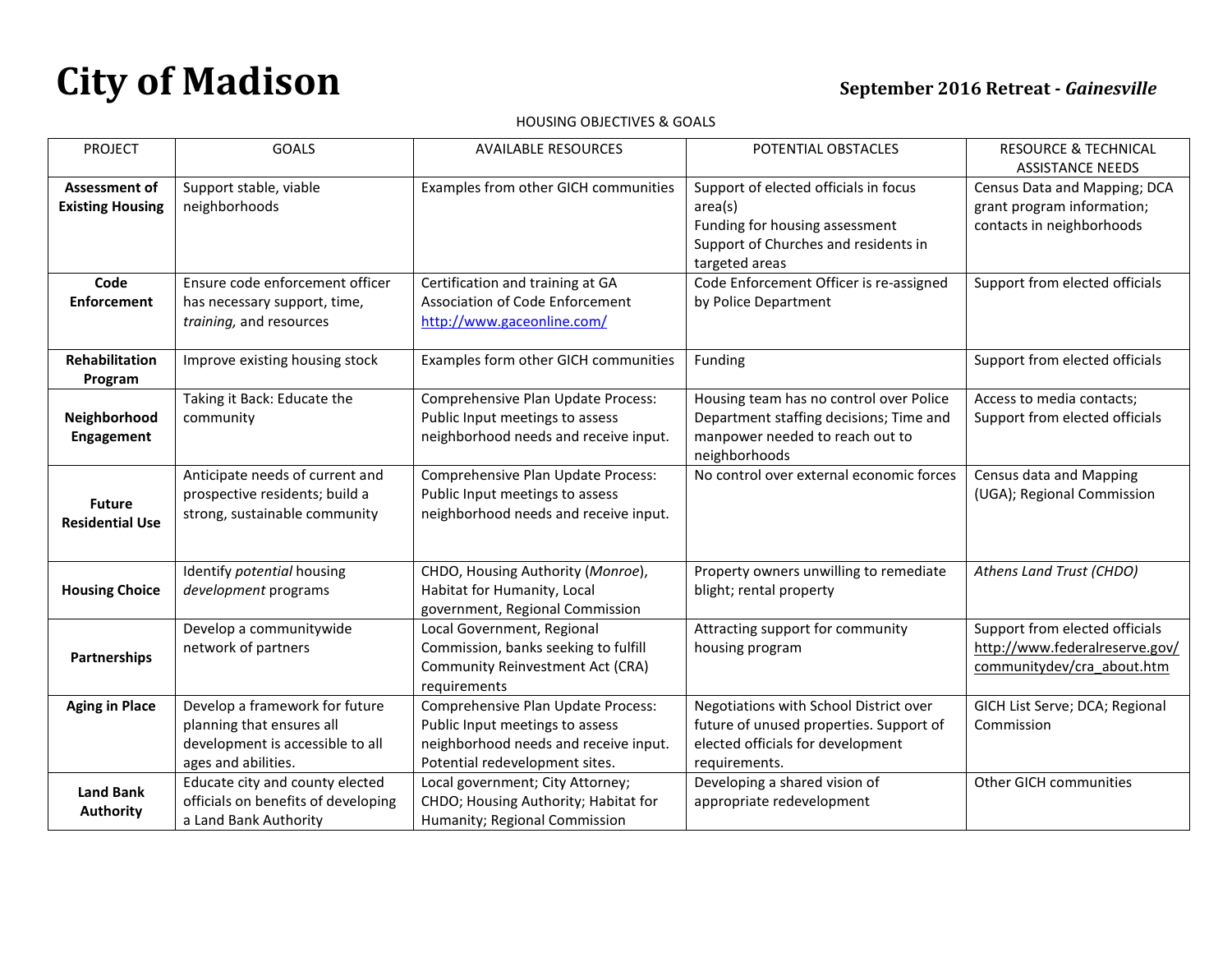## HOUSING WORKPLAN

| <b>PROJECT</b>                   | <b>GOAL</b>                                      | <b>TIMELINE</b>                           | <b>ACTION STEPS</b>                                                                                                                                                                                                                                                                                                                                                                                                                                                                                                       | <b>TEAM MEMBER / RESPONSIBILTY</b>                                                                                                                                                         |
|----------------------------------|--------------------------------------------------|-------------------------------------------|---------------------------------------------------------------------------------------------------------------------------------------------------------------------------------------------------------------------------------------------------------------------------------------------------------------------------------------------------------------------------------------------------------------------------------------------------------------------------------------------------------------------------|--------------------------------------------------------------------------------------------------------------------------------------------------------------------------------------------|
| (Name of<br>Objective)           | (Short-term and Long-<br>term goals)             |                                           |                                                                                                                                                                                                                                                                                                                                                                                                                                                                                                                           |                                                                                                                                                                                            |
| Assessment of                    | Stable, viable<br>neighborhoods                  | September<br>$2016 -$<br>February<br>2017 | Conduct Housing Assessment to identify houses in<br>1.<br>need of repair or demolition<br>Conduct a survey of (amenity) needs in target areas.<br>2.<br>Identify heir-properties and contact owners; clear<br>3.<br>titles.                                                                                                                                                                                                                                                                                               | GICH team; City and County government<br>staff<br>https://gaappleseed.org/                                                                                                                 |
| <b>Existing Housing</b>          | Neighborhood<br>pride                            | September<br>$2016 -$<br>February<br>2017 | Use CHIP-funded program to assist property owners<br>1.<br>to remediate blight or sell for redevelopment<br>Maintain landlord registry<br>2.<br>Work with UGA to identify and gather more<br>3.<br>localized Census data that shows pockets of poverty,<br>etc.<br>Map rental v. owner-occupied homes<br>4.                                                                                                                                                                                                               | GICH team; Local government staff                                                                                                                                                          |
| Code<br><b>Enforcement</b>       | $\checkmark$<br>Enforce<br><b>Nuisance Codes</b> | September<br>$2016 -$<br>February<br>2017 | Use Housing Assessment to identify dilapidated<br>1.<br>properties; continue to map activity<br>2. Continue demolition program (top 10 targeted at<br>rate of 3 per annum)<br>Develop cost estimates for repair; property value<br>3.<br>estimates of blighted properties, to show impact of<br>blight on tax digest<br>Update ordinances: Unfit Buildings; Demolition by<br>4.<br>Neglect; Property Maintenance; Slum & Blight                                                                                           | GICH team; Local government staff<br>http://www.gaceonline.com/<br>http://www.gmanet.com/Advice-<br>Knowledge/Sample-Documents/Model-<br>Derelict-and-Blighted-Property-<br>Ordinance.aspx |
| <b>Rehabilitation</b><br>Program | Maintain<br>✓<br>housing stock                   | September<br>$2016 -$<br>February<br>2017 | Develop prioritized list of owner-occupied houses<br>1.<br>for rehabilitation in target area<br>Submit CDBG & CHIP applications for infrastructure<br>2.<br>& Housing rehabilitation when eligible<br>Develop partnerships to fund activities ineligible for<br>3.<br>CHIP and CDBG<br>Develop "Echo" program, to fund rehab and<br>4.<br>beautification of properties that are not grant-<br>eligible (e.g., renter occupied) in target area<br>Provide classes on landscaping; home maintenance<br>5.<br>in target area | GICH team; Local government staff<br>http://www.dca.state.ga.us/housing/housi<br>ngdevelopment/programs/homeinvestmen<br>t.asp<br>http://www.dca.state.ga.us/communities/c<br>dbg/         |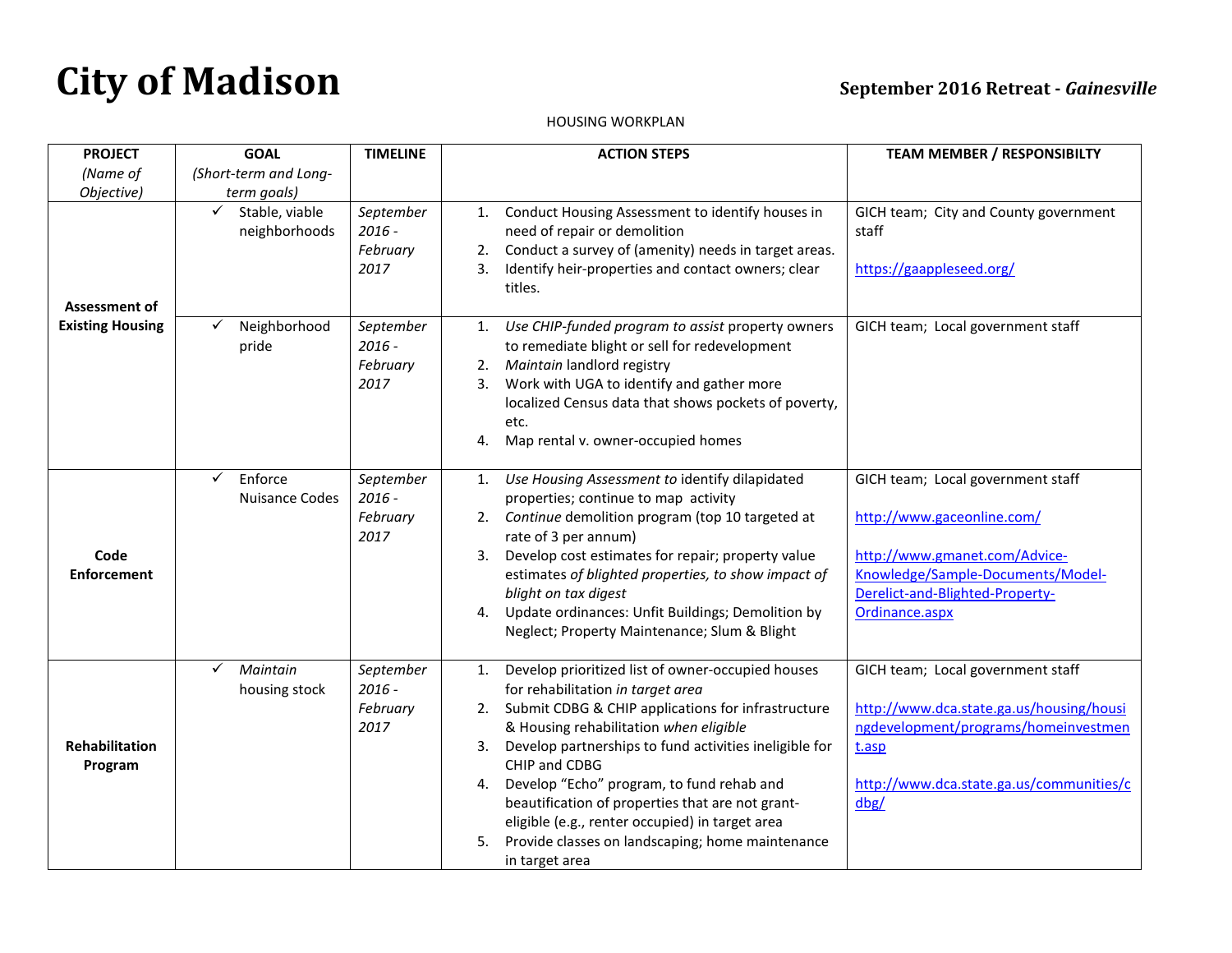| Neighborhood<br>Engagement              | Maintain<br>✓<br>Infrastructure                                 | September<br>$2016 -$<br>February<br>2017 | 1.<br>2.             | Identify infrastructure improvements (streets,<br>lighting, etc.), to reduce crime.<br>Continue to organize neighborhood clean-up days in<br>target area(s)<br>3. Adopt bylaws for Housing Opportunity Commission,<br>which will carry on work of GICH team.                                                                                                                                                                            | GICH team; Local government staff<br>http://cebcp.org/evidence-based-<br>policing/what-works-in-policing/research-<br>evidence-review/broken-windows-policing/                                                                                              |
|-----------------------------------------|-----------------------------------------------------------------|-------------------------------------------|----------------------|-----------------------------------------------------------------------------------------------------------------------------------------------------------------------------------------------------------------------------------------------------------------------------------------------------------------------------------------------------------------------------------------------------------------------------------------|-------------------------------------------------------------------------------------------------------------------------------------------------------------------------------------------------------------------------------------------------------------|
|                                         | Educate the<br>community                                        | September<br>$2016 -$<br>February<br>2017 | 1.<br>2.<br>3.       | Support development of neighborhood associations<br>and neighborhood watch.<br>Recruit block captains and distribute awareness<br>flyers.<br>Host periodic Housing Planning events                                                                                                                                                                                                                                                      | GICH team; Local government staff<br>https://www.talgov.com/parks/parks-<br>neighborhood-h2guide1.aspx                                                                                                                                                      |
| <b>Future</b><br><b>Residential Use</b> | Build a strong,<br>sustainable<br>community                     | September<br>$2016 -$<br>February<br>2017 | 1.<br>2.<br>3.       | Continue to collect data from survey of realtors to<br>identify amenities sought by prospective residents<br>Solicit input from current residents during<br>Comprehensive Plan update process<br>Incorporate GICH Work Plan goals into<br>Comprehensive Plan                                                                                                                                                                            | GICH team; Local government staff<br>http://www.unitedgrowth.org/pdfs/reports<br>/BGN 28-45.pdf                                                                                                                                                             |
| <b>Housing Choice</b>                   | Use all available<br>✓<br>home ownership<br>programs            | September<br>$2016 -$<br>February<br>2017 | 1.<br>2.<br>4.<br>5. | Build communitywide awareness of Home<br>Ownership Programs such as GA Dream and USDA<br>Educate eligible Housing Choice Voucher recipients<br>about homeownership options<br>3. Provide training on home maintenance for Habitat<br>for Humanity and other first time homebuyers<br>Encourage construction of houses in \$100,000 -<br>\$200,000 range<br>Identify incentives to encourage infill and<br>redevelopment in target area. | https://www.dca.ga.gov/GeorgiaDream/<br>http://www.rd.usda.gov/programs-<br>services/single-family-housing-guaranteed-<br>loan-program<br>http://portal.hud.gov/hudportal/HUD?src=<br>/program offices/public indian housing/p<br>rograms/hcv/homeownership |
|                                         | Use all available<br>rental housing<br>and homeless<br>programs | September<br>$2016 -$<br>February<br>2017 | 1.<br>2.             | Identify programs (such as LIHTC) which can<br>provide assisted living, workforce, and middle-<br>income housing<br>Work with motel owners to improve properties used<br>by homeless families<br>3. Identify options for transitional housing, rapid<br>rehousing, and emergency shelter                                                                                                                                                | http://www.dca.ga.gov/economic/TaxCredi<br>ts/index.asp<br>http://www.dca.ga.gov/housing/specialnee<br>ds/programs/esg.asp                                                                                                                                  |